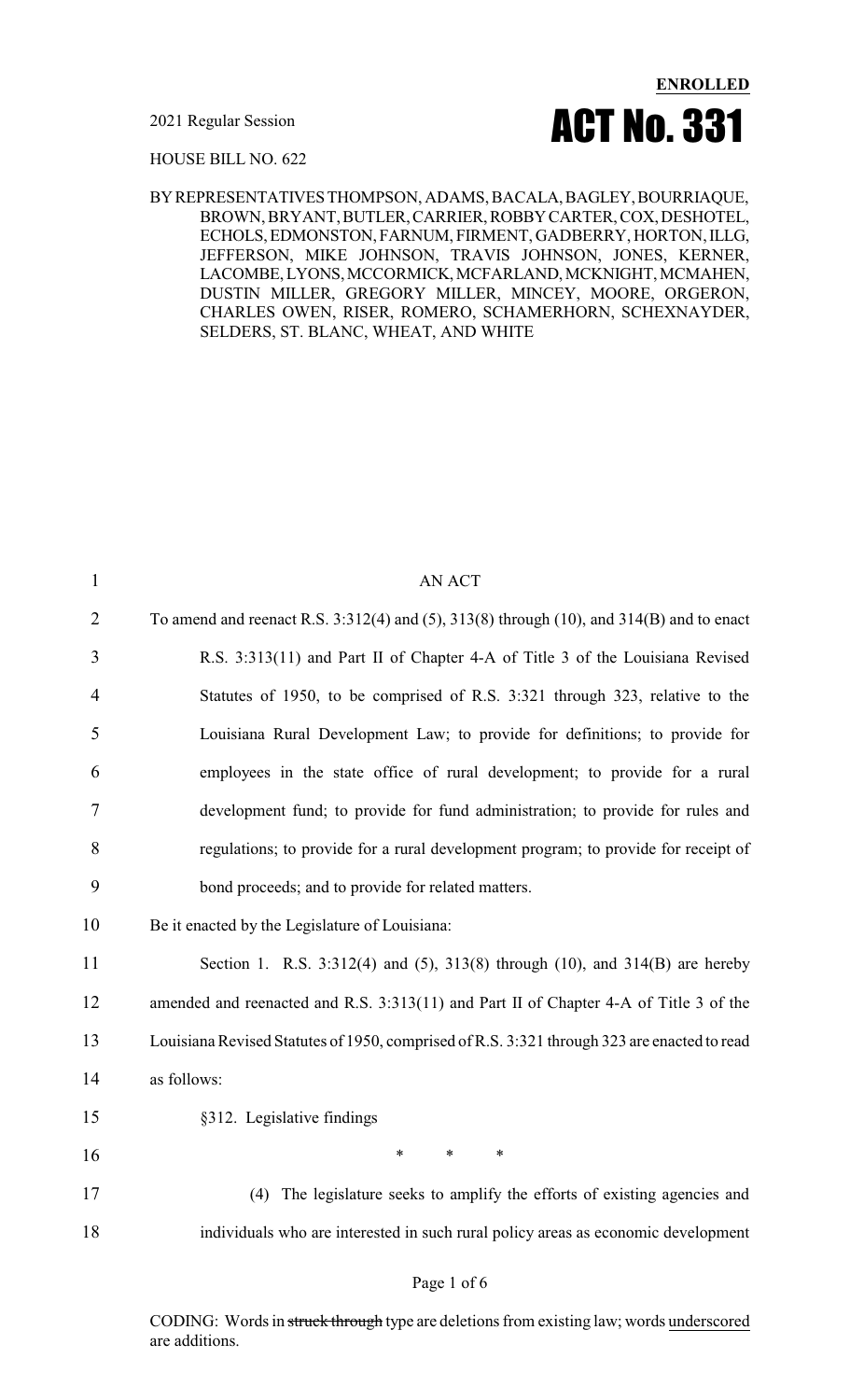and employment, local government and management, business, agriculture, environment, land use, natural resources, community revitalization, human services 3 and community life, health care, education, transportation, community facilities, and housing, broadband connectivity, water quality, and sewer treatment.

 (5) No state office has been specifically created to promote, harmonize, or assist such efforts of existing agencies and individuals that address the unique needs, conditions, and strengths of rural areas of the state. It is, therefore, the intent of the legislature to create a state office of rural development. The office shall serve as a single contact point for rural governments, service providers, state and federal agencies, and for individuals interested in rural policies and programs of the state; and shall strive to promote cooperative and integrated efforts among such agencies and programs that are designed to address rural needs including but not limited to the Governor's Advisory Council on Rural Revitalization, the office of broadband and connectivity, and the Department of Economic Development; and shall recommend to the governor and to the legislature the suitable use of policies, programs, long-range plans, laws, and regulatory mechanisms in order to meet such needs.

§313. Definitions

\* \* \*

 (8) "Regional planning commission districts" means the eight regional 20 planning commissions created pursuant to Subparts C and F of Part IV of Chapter 21 1 of Title 33 of the Louisiana Revised Statutes of 1950.

 $(8)(9)$  "Rural areas" means parishes within the state having less than one hundred thousand population, or municipalities within the state having less than thirty-five thousand population, and the unincorporated areas of a parish with a population of over one hundred thousand.

 $26 \left( \frac{9}{10} \right)$  "Rural development and revitalization" means those policies, programs, laws, regulations, or other matters having to do with rural areas, including

### Page 2 of 6

CODING: Words in struck through type are deletions from existing law; words underscored are additions.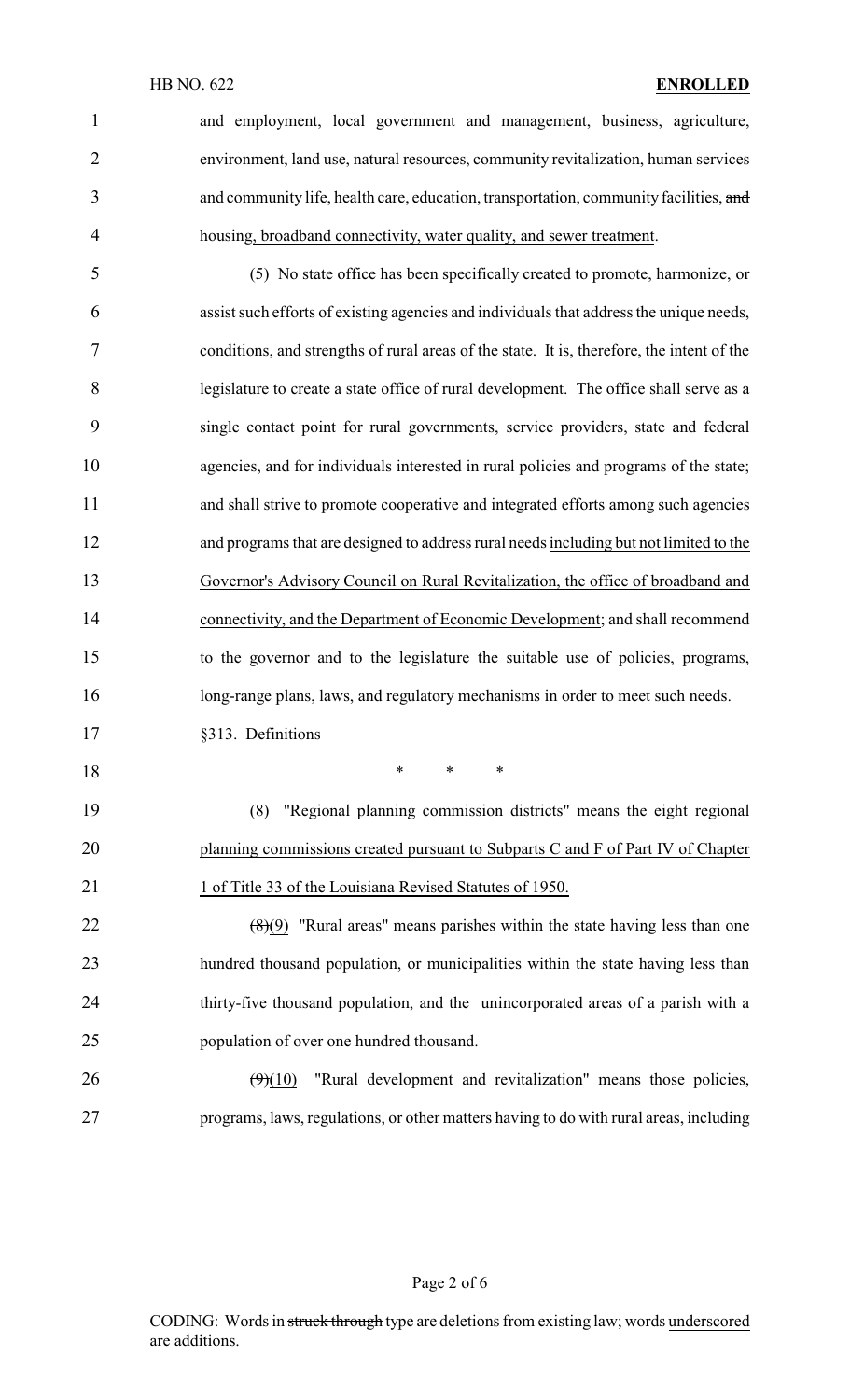| $\mathbf{1}$   | but not limited to economic development, employment, local government services           |
|----------------|------------------------------------------------------------------------------------------|
| $\overline{2}$ | and management, business, agriculture, environment, land use and natural resources,      |
| 3              | human services and community life, health care, education, transportation,               |
| 4              | community facilities, and housing, broadband connectivity, water quality, and sewer      |
| 5              | treatment.                                                                               |
| 6              | $(\pm 0)(11)$ "State agency" means any department, office, council, or agency of         |
| 7              | the state, or any public benefit corporation or authority authorized by the laws of the  |
| 8              | state.                                                                                   |
| 9              | §314. State office of rural development                                                  |
| 10             | *<br>$\ast$<br>∗                                                                         |
| 11             | B. The director shall employ necessary staff to carry out the duties and                 |
| 12             | functions of the office as otherwise provided in this Chapter, or as otherwise           |
| 13             | provided by law. As part of the necessary staff, the director shall employ one           |
| 14             | regional director in each of the eight regional planning commission districts of the     |
| 15             | state. Each applicant for the position of regional director shall reside in the district |
| 16             | in which he seeks employment as a regional director. Any person hired as a regional      |
| 17             | director shall remain a resident of the district in which he is employed throughout the  |
| 18             | entirety of his employment. Regional directors shall serve under the supervision of      |
| 19             | the director and assist with the functions and duties assigned by the director and as    |
| 20             | provided for under this Chapter.                                                         |
| 21             | *<br>$\ast$<br>∗                                                                         |
| 22             | PART II. RURAL DEVELOPMENT PROGRAM                                                       |
| 23             | §321. Policy Statement                                                                   |
| 24             | Louisiana's rural areas are a vital element of the state. In order to mitigate           |
| 25             | the rapid deterioration of rural health, education, infrastructure, and other systems    |
| 26             | essential to the socioeconomic well-being of Louisiana's rural population, it is         |
| 27             | necessary that the state encourage and support the creation of a rural development       |

Page 3 of 6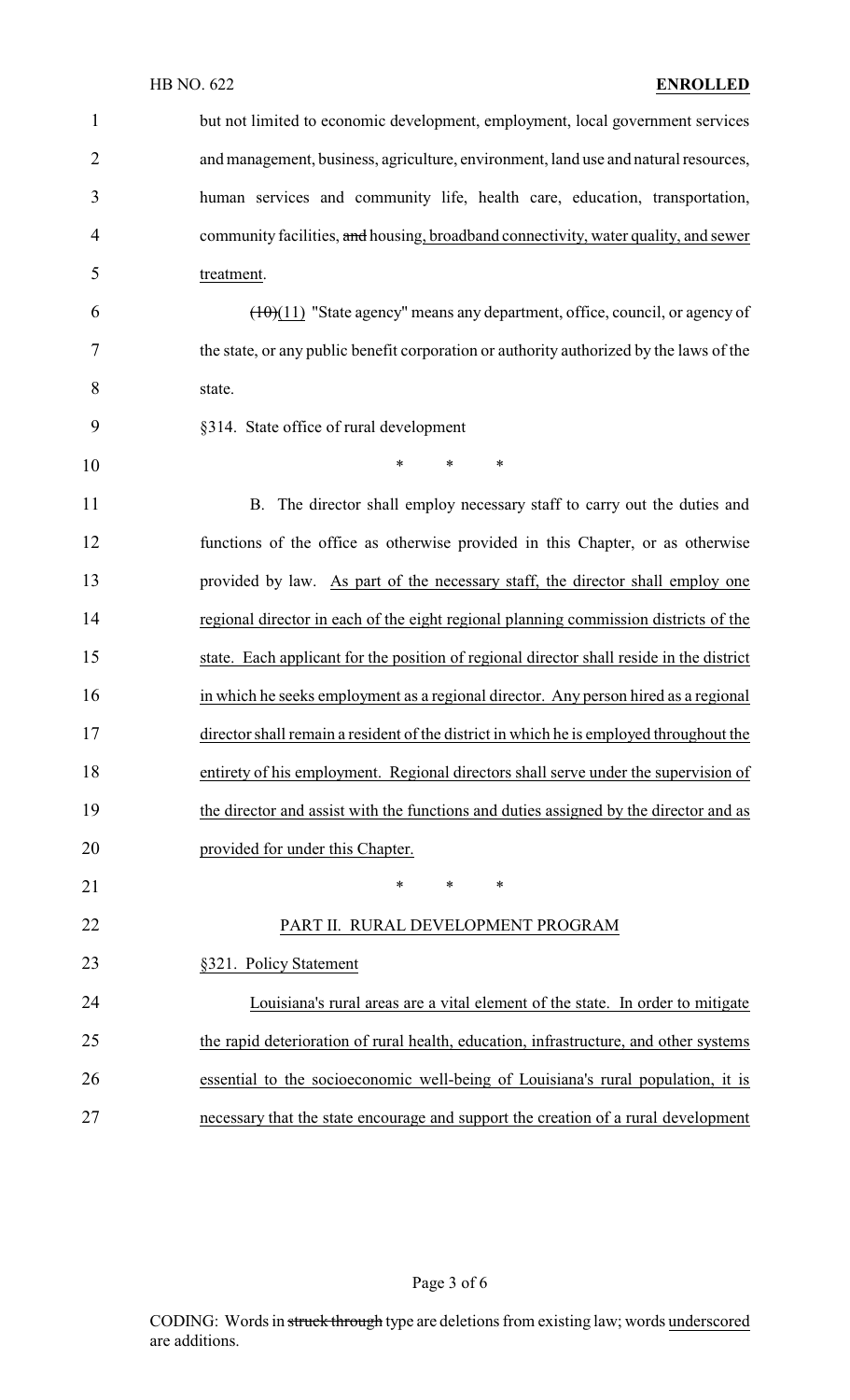| $\mathbf{1}$   | program. It is therefore declared to be the public policy of this state to develop and  |
|----------------|-----------------------------------------------------------------------------------------|
| $\overline{2}$ | enhance the state's rural areas through a rural development fund and a program of       |
| 3              | rural development.                                                                      |
| 4              | §322. Rural Development Fund                                                            |
| 5              | A. Funds received by the office of rural development under this Chapter or              |
| 6              | otherwise made available for the purpose of this Chapter shall be deposited             |
| 7              | immediately upon receipt into the state treasury.                                       |
| 8              | B. After compliance with the requirements of Article VII, Section 9(B) of               |
| 9              | the Constitution of Louisiana, relative to the Bond Security and Redemption Fund,       |
| 10             | and prior to monies being placed in the state general fund, an amount equal to that     |
| 11             | deposited as required in Subsection A of this Section and monies appropriated by the    |
| 12             | legislature shall be credited to a special fund hereby created in the state treasury to |
| 13             | be known as the "Rural Development Fund". The monies in this fund shall be used         |
| 14             | solely as provided in Subsection C of this Section and only in the amounts              |
| 15             | appropriated by the legislature. All unexpended and unencumbered monies in this         |
| 16             | fund at the end of the fiscal year shall remain in the fund. The monies in this fund    |
| 17             | shall be invested by the state treasurer in the same manner as monies in the state      |
| 18             | general fund, and interest earned on the investment of these monies shall be credited   |
| 19             | to this fund, again following compliance with the requirements of Article VII,          |
| 20             | Section 9(B) of the Constitution of Louisiana, relative to the Bond Security and        |
| 21             | Redemption Fund.                                                                        |
| 22             | C. The monies in the Rural Development Fund shall be used by the office                 |
| 23             | of rural development solely to fund projects developed and coordinated jointly by the   |
| 24             | office of rural development and the Department of Transportation and Development        |
| 25             | in rural areas of this state and for the administration and implementation of the       |
| 26             | provisions of this Chapter.                                                             |

Page 4 of 6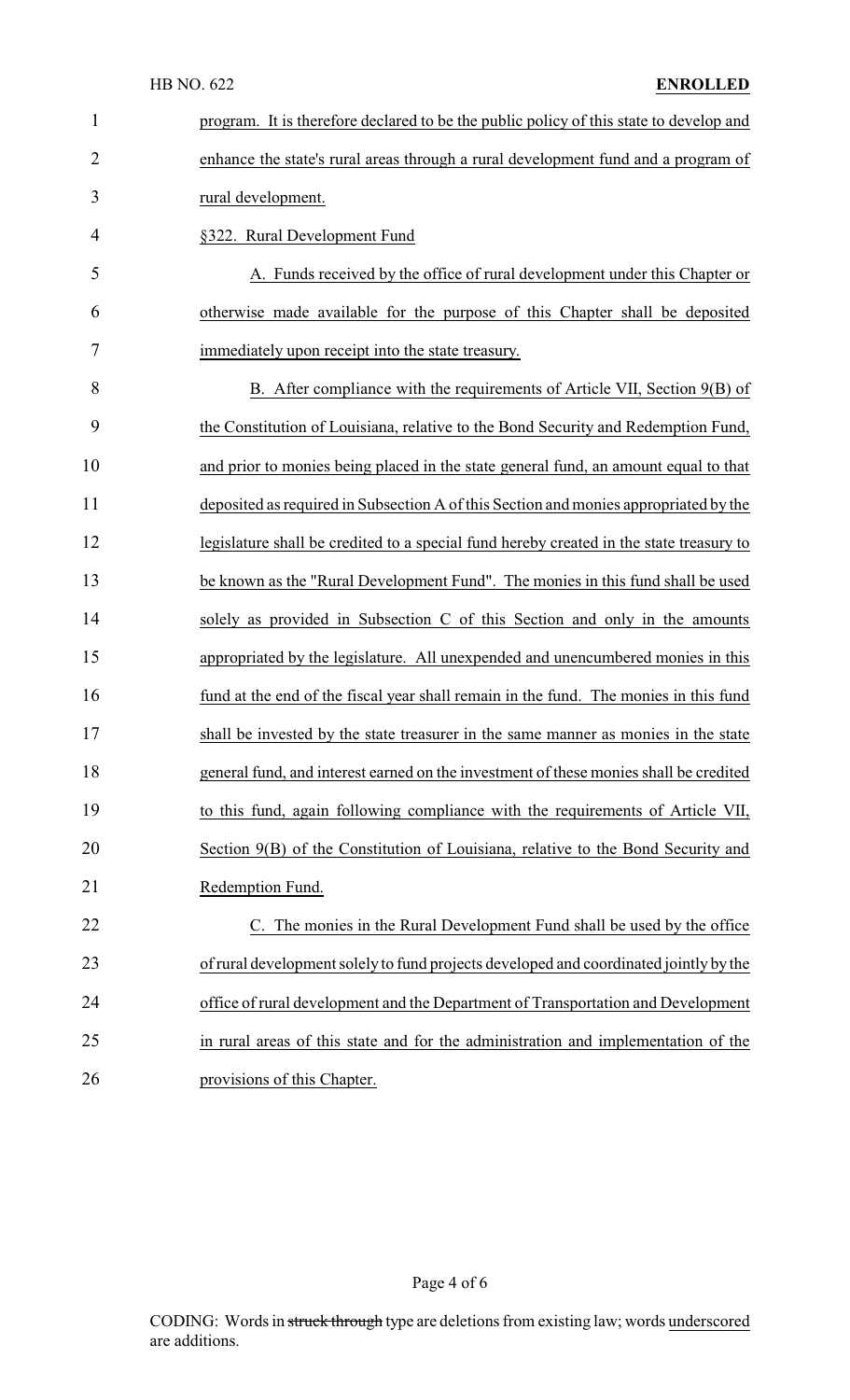| $\mathbf{1}$   | D. The Rural Development Fund is hereby authorized to receive monies                   |
|----------------|----------------------------------------------------------------------------------------|
| $\overline{2}$ | from the sale of general obligation bonds of the state issued pursuant to Article VII, |
| 3              | Section 6 of the Constitution of Louisiana. Such proceeds are to be used for the       |
| 4              | constitutionally permissible purposes of making capital improvements, providing        |
| 5              | relief from natural catastrophes, or for the matching of federal funds received for    |
| 6              | such purposes.                                                                         |
| 7              | §323. Administration of funds; rules and regulations; program guidelines               |
| 8              | A. The Rural Development Fund shall be administered by the office of rural             |
| 9              | Subject to the budget process and appropriations made for such<br>development.         |
| 10             | purposes, the director of the office of rural development may employ personnel         |
| 11             | necessary for the efficient and proper administration of this Chapter.                 |
| 12             | B. The office shall adopt rules and regulations governing the use of this fund         |
| 13             | and shall adopt rules and regulations governing any program or funding action that     |
| 14             | it implements prior to the initiation of the program or funding action. Specifically,  |
| 15             | rules and regulations shall establish a formula for the distribution of funds. Such    |
| 16             | formula shall use as its basis, all relevant data including but not limited to the     |
| 17             | affected population, unemployment, and other elements that may assist in the           |
| 18             | determination of the direct and indirect social and economic benefit to the rural      |
| 19             | community and the relationship of the project or activity to the overall rural         |
| 20             | revitalization plan for the state. All rules and regulations shall be adopted in       |
| 21             | accordance with the Administrative Procedure Act with legislative review by the        |
| 22             | House and Senate committees on agriculture, forestry, aquaculture, and rural           |
| 23             | development.                                                                           |
| 24             | C. The office shall clearly delineate the projects that are to be implemented          |
| 25             | and the functions that each project will fulfill. The office shall apply the following |
| 26             | guidelines to any project funded:                                                      |
| 27             | (1) All projects or activities funded shall be related to the revitalization of        |
| 28             | a designated rural area, as defined in R.S. 3:313.                                     |